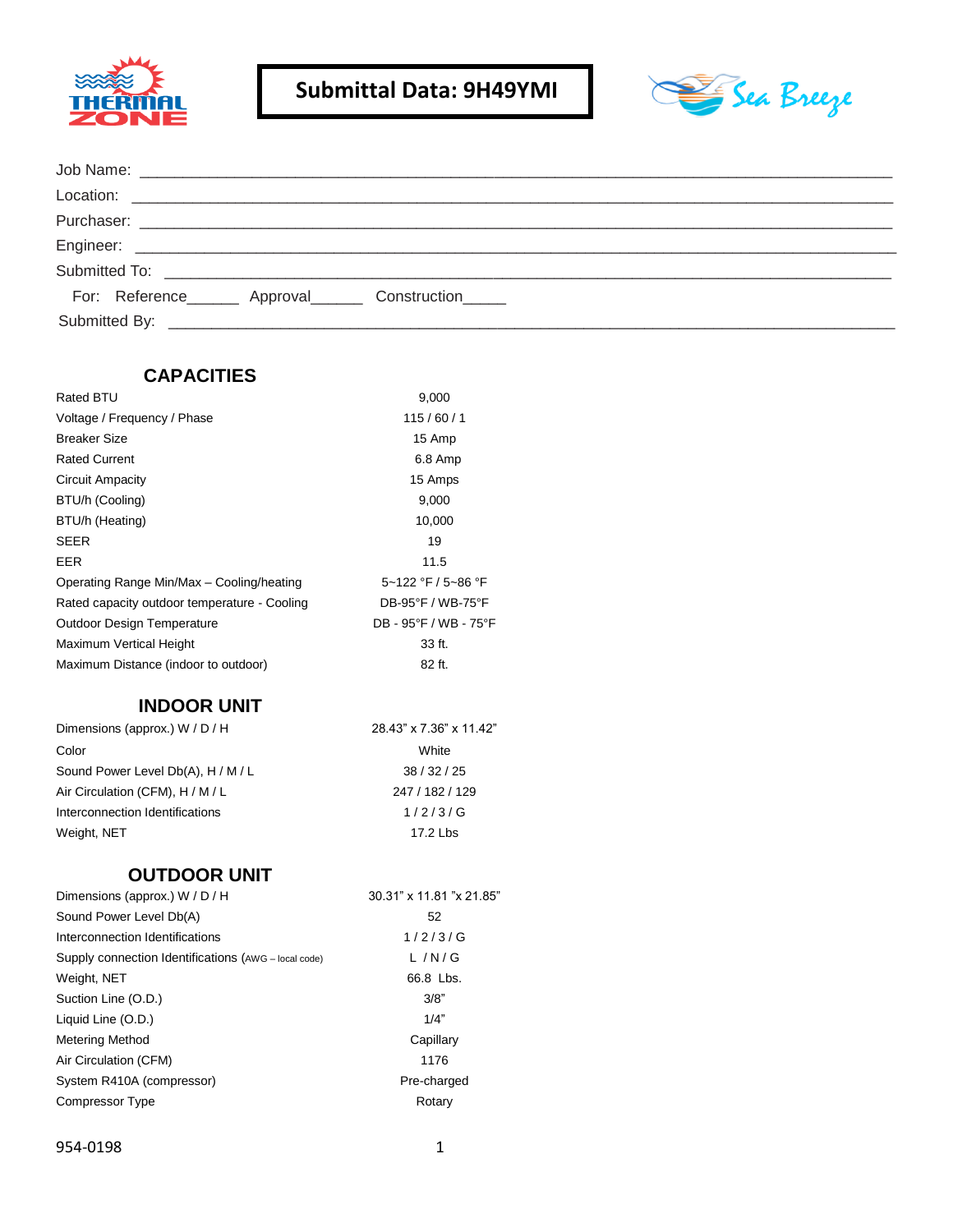|                | <b>MODEL NUMBER</b> | <b>PRODUCT CODE</b> |
|----------------|---------------------|---------------------|
| System         |                     |                     |
| INDOOR         | 9H49YIMI            | 244-1501-E          |
| <b>OUTDOOR</b> | 9H49YOMI            | 244-1501-C          |
|                |                     |                     |

Specifications are based on the above Model Numbers as a set.

AHRI Registration Number: 202576832 (Sea Breeze) / 202576833 (Thermal Zone)

#### **Standard Features:**

- \* 5 Year Compressor Warranty \* Timer (On / Off)
- \* One Year Parts Warranty \* Follow Me
- \* R-410A Refrigerant \* Freeze Protection
- \* Modes: Auto, Cool, Dry, Heat, and Fan (w/Turbo) \* Auto Restart
- \* Auto Louver (Up / Down) \* Illuminated Display
- \* Particulate Filter \* Sleep Mode
- \* Built-In Low Ambient Control (range to 5°F) \* Auto Changeover
- \* Wireless Remote \* \* Auto Defrost
- 
- 
- 
- 
- 
- 
- 
- 

#### **Installation Information:**

Supply Power wire: Per Local Codes Interconnect cable: 14/4C, min (w/ground) stranded Installation kit: CTK143825 (25 ft) or CTK143850 (50 ft) Includes copper tubing with ½' insulation Accessory kit: AK25 (25 ft) or AK50 (50 ft) Includes cable, wall sleeve, drain tubing, wrapping tape and sealing putty Condensate pump: Blue Diamond Micro, Blue Diamond Maxi, or Blue Diamond Mega

Outdoor wall mounting bracket: BR440L

NOTE: A surge arrester (Suppresser) is recommended.

#### WARRANTY:

International Refrigeration Products warrants the accompanying split air conditioner or heat pump system to be free of defects in material and workmanship for the applications specified in the operation manual and installation manual for a period of one (1) year on parts and five (5) years on compressor, valid from the date of original retail purchase in the United States or Canada. Labor or shipping is not covered under this warranty.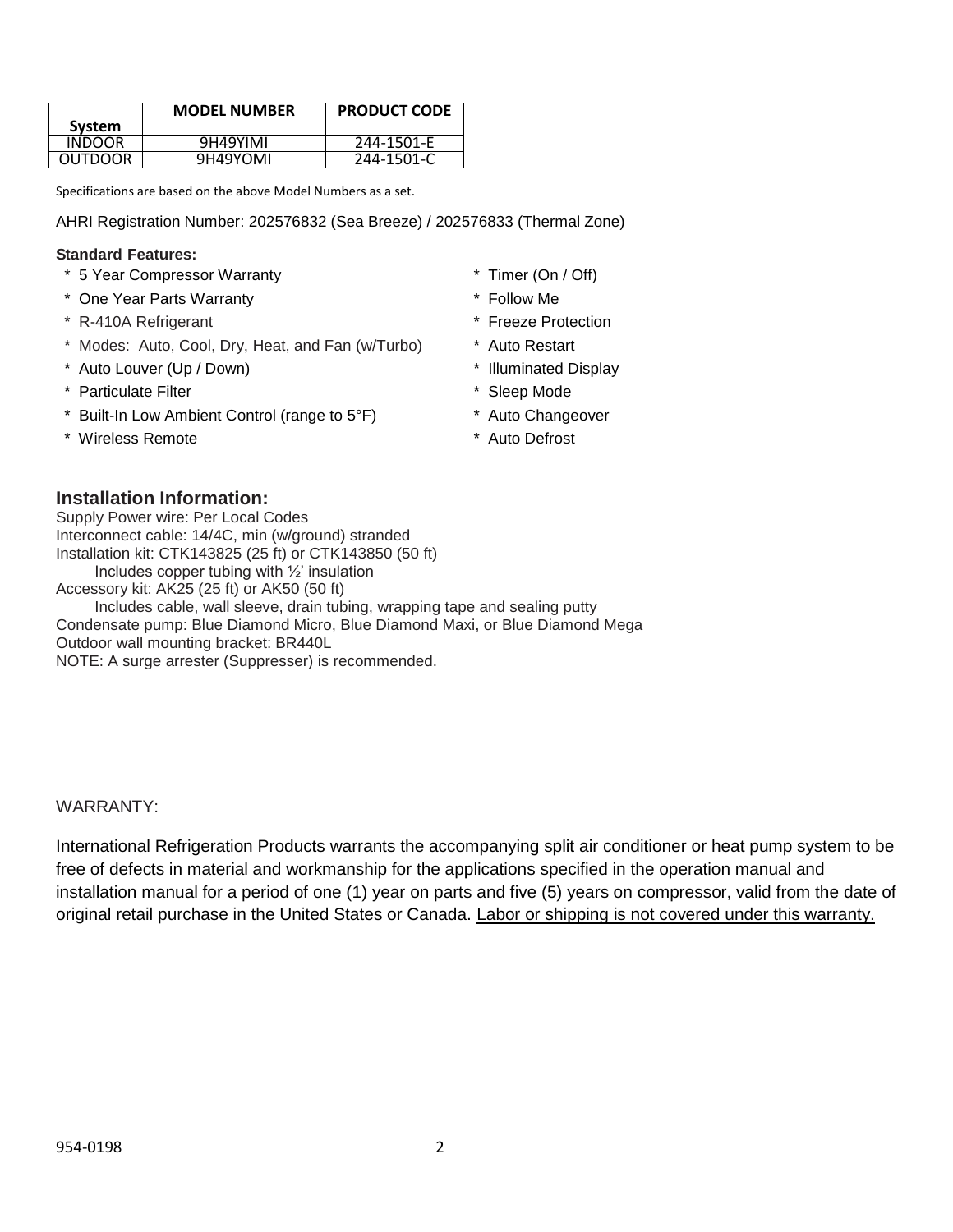



# **OUTLINE AND DIMENSIONS INDOOR MOUNTING BRACKET DIMENSIONS**